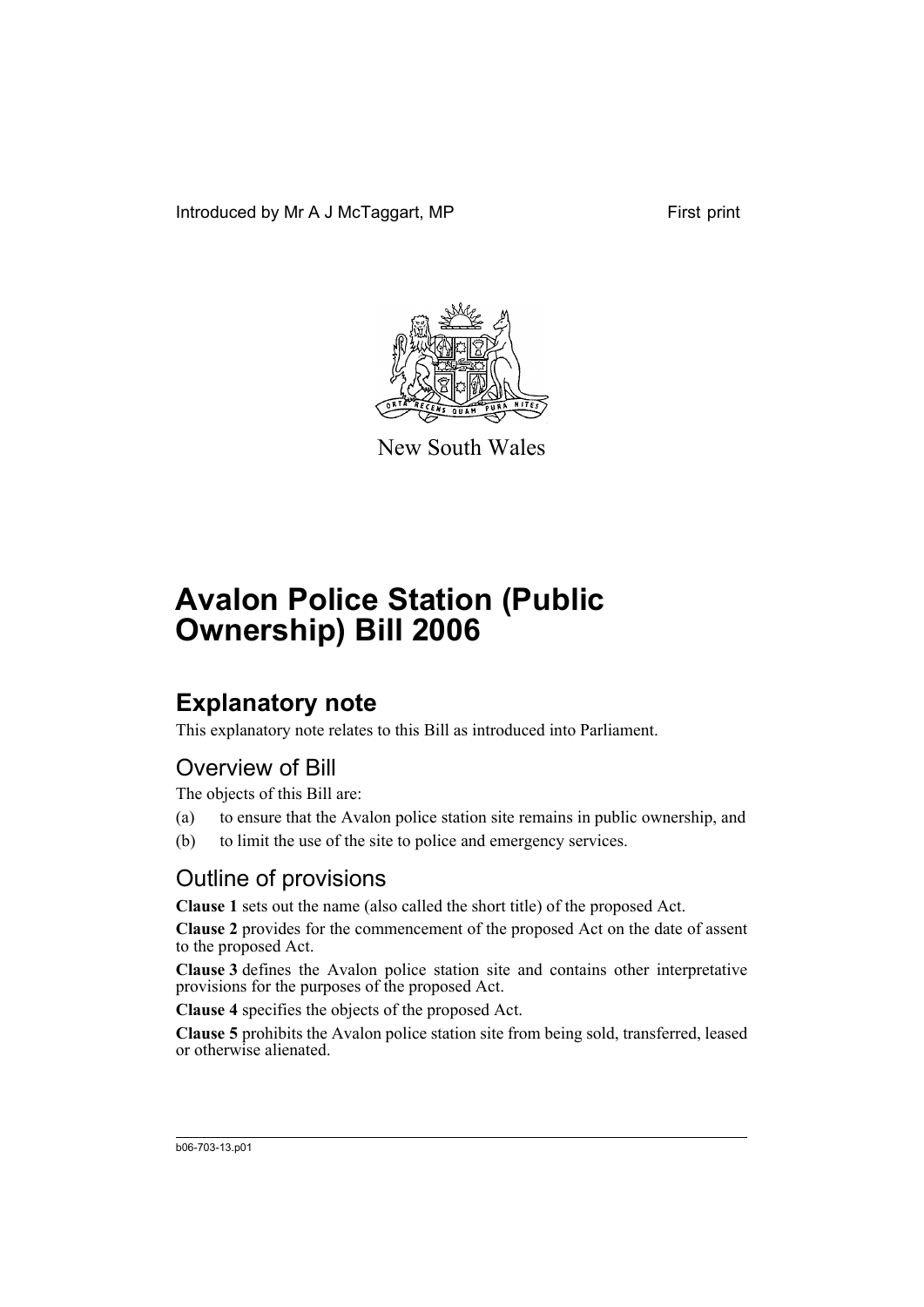Avalon Police Station (Public Ownership) Bill 2006

Explanatory note

**Clause 6** restricts development of the Avalon police station site so that it can only be used for the purposes of police or other emergency services.

**Clause 7** prevents any development of the Avalon police station site from becoming a project to which Part 3A of the *Environmental Planning and Assessment Act 1979* applies.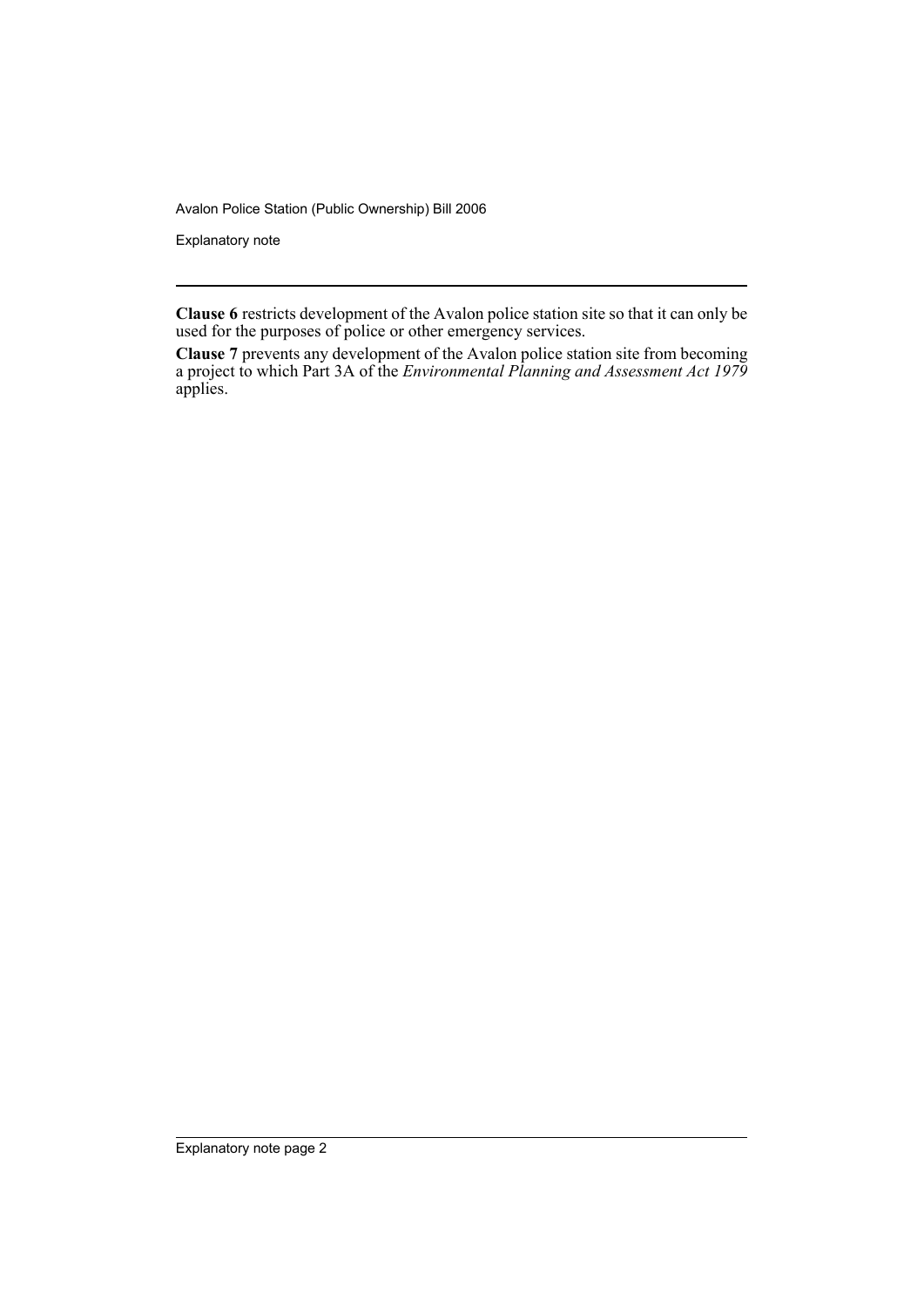Introduced by Mr A J McTaggart, MP First print



New South Wales

## **Avalon Police Station (Public Ownership) Bill 2006**

## **Contents**

|                                                                                          | Page |
|------------------------------------------------------------------------------------------|------|
| Name of Act                                                                              |      |
| Commencement                                                                             | 2    |
| Definitions                                                                              | 2    |
| Objects of Act                                                                           |      |
| Avalon police station site not to be sold                                                | 2    |
| Development of Avalon police station site restricted to police<br>and emergency services | 3    |
| Part 3A of EP&A Act does not apply in relation to Avalon<br>police station site          |      |
|                                                                                          |      |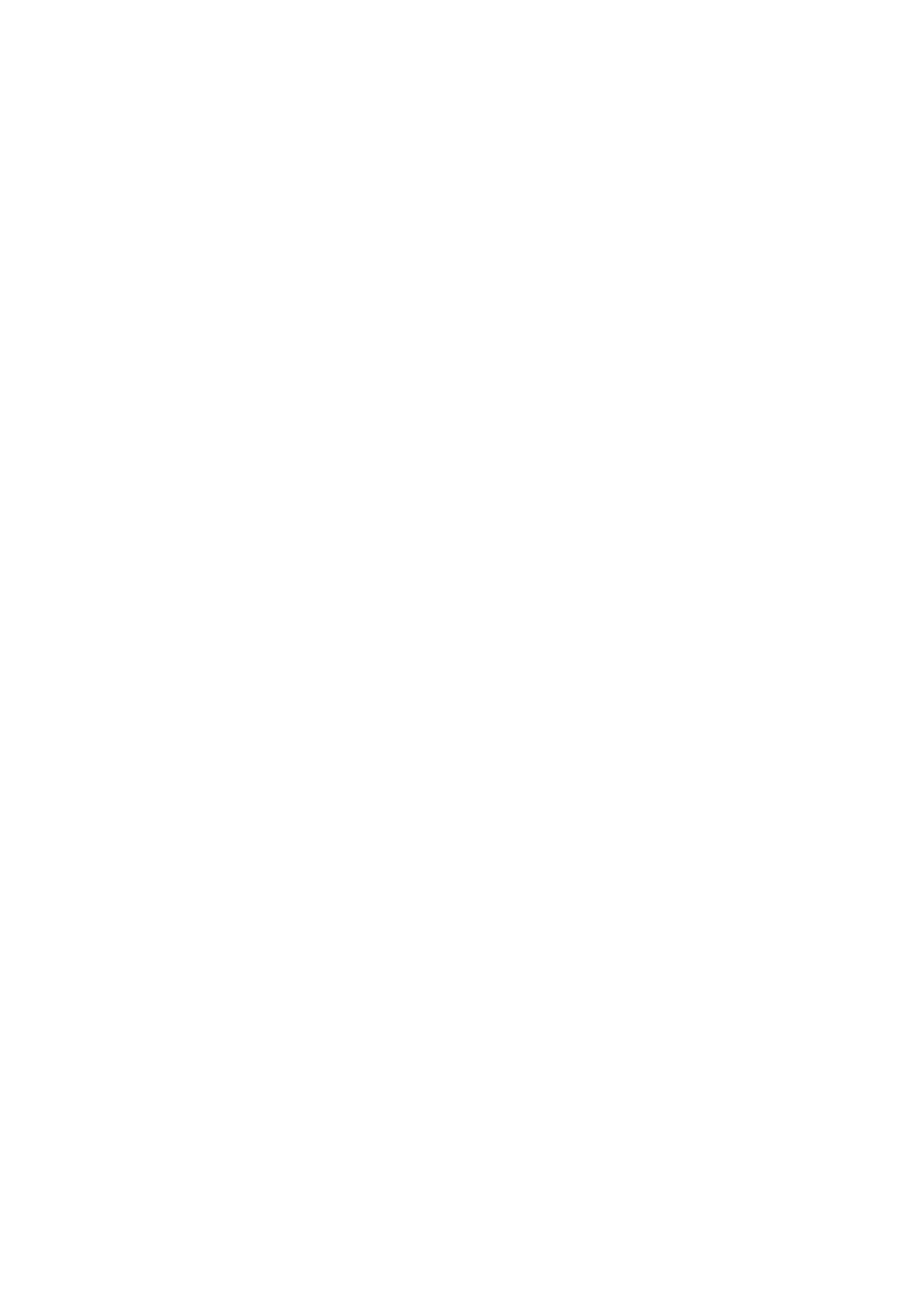

New South Wales

## **Avalon Police Station (Public Ownership) Bill 2006**

No , 2006

#### **A Bill for**

An Act to provide that the Avalon Police Station site remain in public ownership, with its use restricted to policing and emergency services purposes.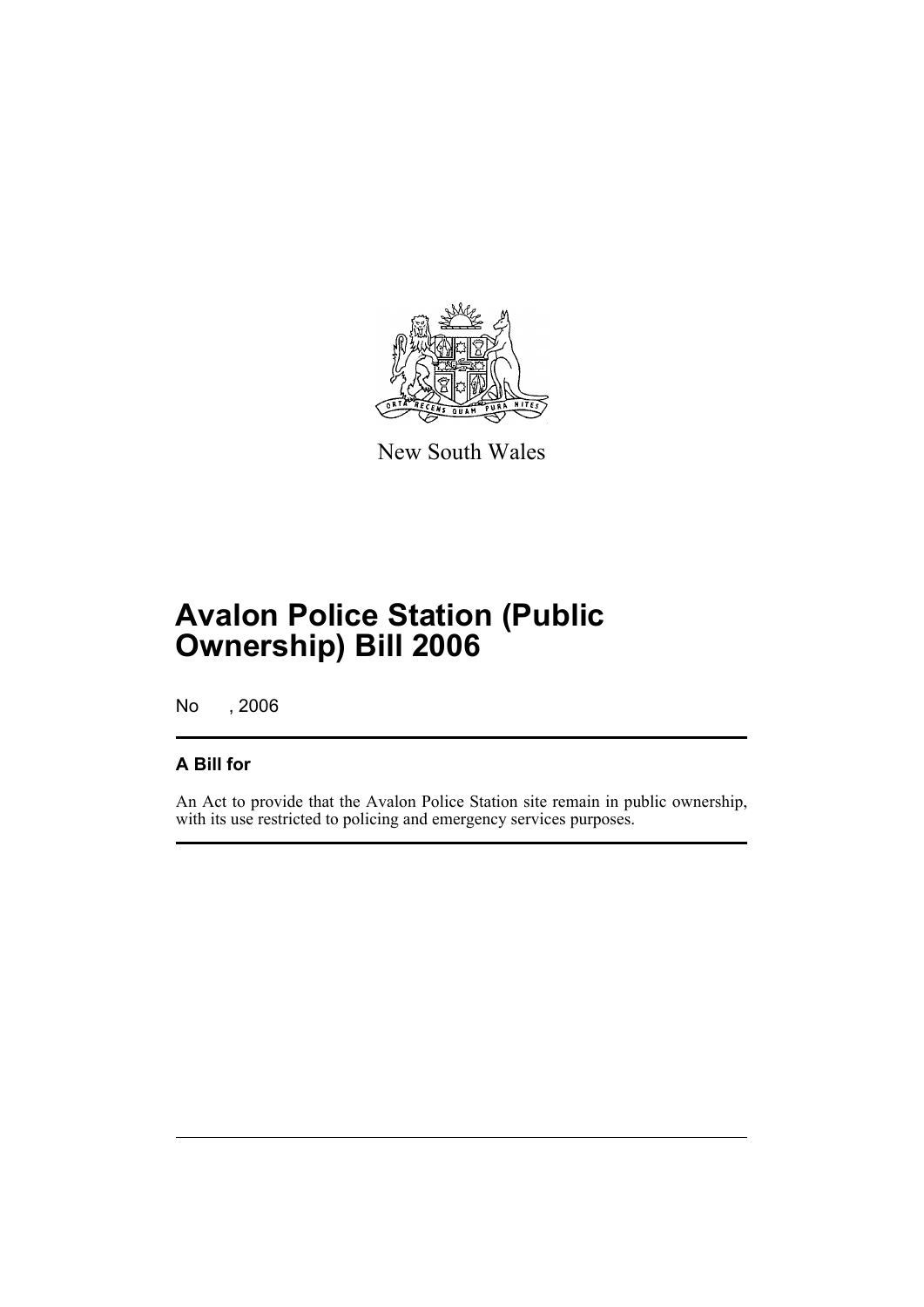<span id="page-5-4"></span><span id="page-5-3"></span><span id="page-5-2"></span><span id="page-5-1"></span><span id="page-5-0"></span>

| The Legislature of New South Wales enacts:<br>$\mathbf{1}$ |     |                                                                                                                                                                                                  |                |  |  |
|------------------------------------------------------------|-----|--------------------------------------------------------------------------------------------------------------------------------------------------------------------------------------------------|----------------|--|--|
| 1                                                          |     | <b>Name of Act</b>                                                                                                                                                                               | 2              |  |  |
|                                                            |     | This Act is the Avalon Police Station (Public Ownership) Act 2006.                                                                                                                               | 3              |  |  |
| $\mathbf{2}$                                               |     | Commencement                                                                                                                                                                                     | 4              |  |  |
|                                                            |     | This Act commences on the date of assent to this Act.                                                                                                                                            | 5              |  |  |
| 3                                                          |     | <b>Definitions</b>                                                                                                                                                                               | 6              |  |  |
|                                                            | (1) | In this Act:                                                                                                                                                                                     | 7              |  |  |
|                                                            |     | <i>Avalon police station site</i> means the land comprising Lot 76, DP 9151<br>and known as 75 Avalon Parade, Avalon, and includes all buildings and<br>other fixtures situated on that land.    | 8<br>9<br>10   |  |  |
|                                                            |     | <i>emergency services organisation</i> has the same meaning as in the <i>State</i><br>Emergency and Rescue Management Act 1989.<br>Note. The definition includes NSW Police.                     | 11<br>12<br>13 |  |  |
|                                                            | (2) | Words and expressions that are used in this Act and that are defined in<br>the <i>Environmental Planning and Assessment Act 1979</i> have the same<br>meaning as in that Act.                    | 14<br>15<br>16 |  |  |
|                                                            | (3) | Notes included in this Act do not form part of this Act.                                                                                                                                         | 17             |  |  |
| 4                                                          |     | <b>Objects of Act</b>                                                                                                                                                                            | 18             |  |  |
|                                                            |     | The objects of this Act are:                                                                                                                                                                     | 19             |  |  |
|                                                            |     | to ensure that the Avalon police station site remains in public<br>(a)<br>ownership, and                                                                                                         | 20<br>21       |  |  |
|                                                            |     | to limit the use of the site to police and emergency services.<br>(b)                                                                                                                            | 22             |  |  |
| 5                                                          |     | Avalon police station site not to be sold                                                                                                                                                        | 23             |  |  |
|                                                            | (1) | The sale, transfer, lease or other alienation of the Avalon police station<br>site is prohibited.                                                                                                | 24<br>25       |  |  |
|                                                            | (2) | However, subsection (1) does not prevent a grant, transfer or sale to a<br>statutory body representing the Crown if the statutory body is subject to<br>the direction and control of a Minister. | 26<br>27<br>28 |  |  |
|                                                            | (3) | This section applies to any part of the Avalon police station site in the<br>same way as it applies to the whole of the Avalon police station site.                                              | 29<br>30       |  |  |